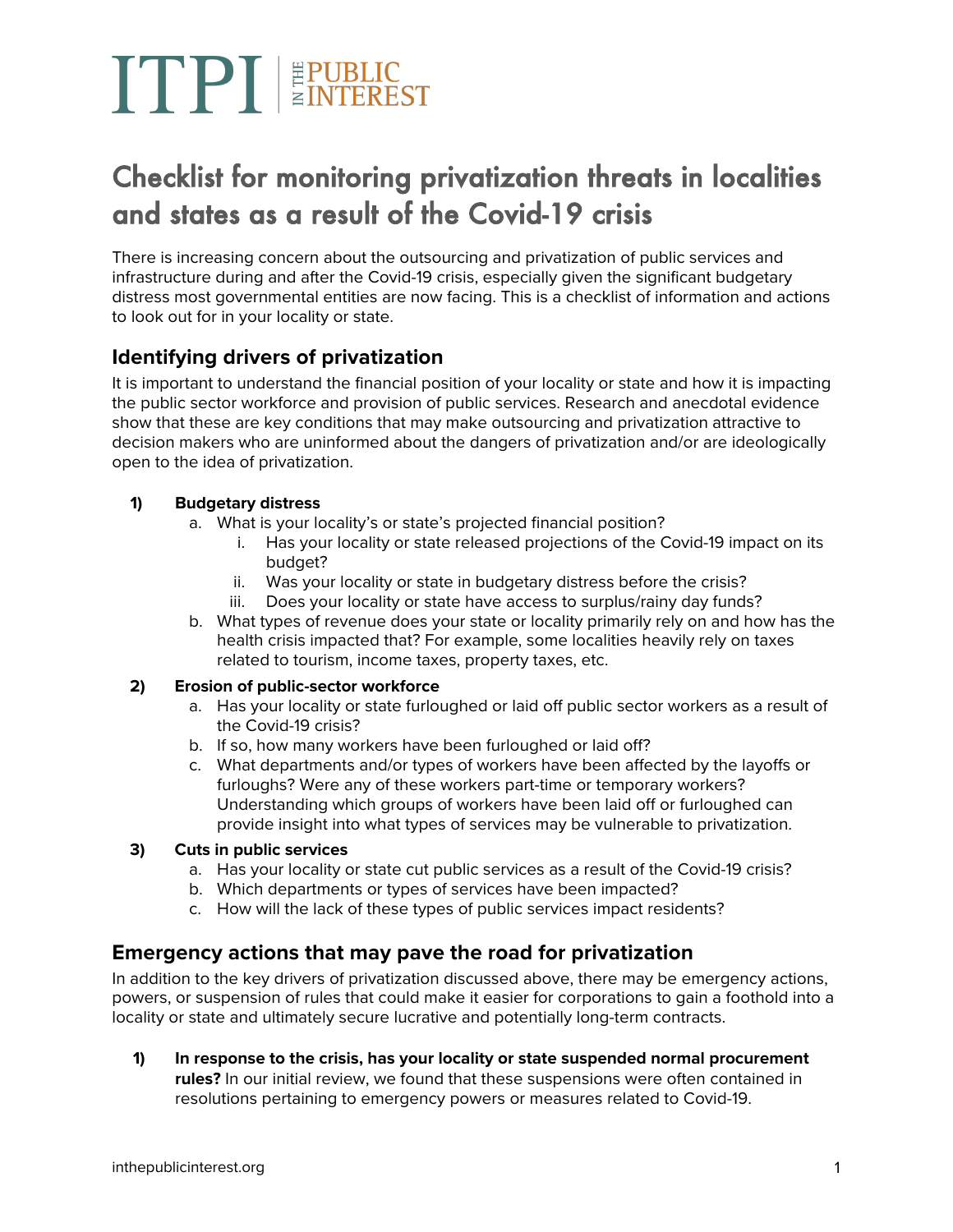### TPT EPUBLIC

- a. If so, what are the terms of the resolution to suspend normal procurement rules?
	- i. How long does the suspension last?
	- ii. What types of rules are suspended? For example, are competitive bidding requirements or public notification requirements suspended?
	- iii. Are there explicit limits on the length of time for these contracts? In other words, can the locality or state sign multi-year contracts under the suspended rules?
	- iv. What types of contracts does the suspension apply to?
	- v. Who is responsible for negotiating these contracts?
	- vi. How will the locality or state oversee these contracts?
- b. Have contracts been signed since the resolution to suspend normal procurement rules went into effect?
	- i. What types of goods and/or services are these contracts for?
	- ii. What companies are party to these contracts?
	- iii. How long do these contracts last?
	- iv. Are you able to get copies of these contracts?
- **2) In response to the crisis, has the governor, mayor, county executive, etc., usurped or been granted emergency powers by the legislature, city council, or other governing body?**
	- a. If so, what types of powers have been given? For example, do these emergency powers allow for increased decision-making authority in matters related to public sector workforce, public service levels, contracting decisions, etc.?
	- b. How long do the emergency powers last?
- **3) In response to the crisis, has your locality or state suspended, ignored, or amended union contracts for public sector workers?**
	- a. If so, what types of workers and/or what departments are affected?
	- b. What are the terms of the suspension (how long does it last, what types of rules are suspended, what types of contracts does the suspension apply to)?
	- c. If the collective bargaining agreement contains limits on outsourcing, how does this interact with any resolution suspending procurement rules?

#### **Monitoring corporate interest**

Corporations may be positioning themselves for current contracting opportunities and/or longerterm and larger-scale privatization efforts. This is especially so in departments where public sector staff and services have been cut and/or areas where federal stimulus money may be used by the locality or state. Alternatively, some corporations or investors may offer an upfront payment to a state or locality for a long-term contract to control public infrastructure. Always remember this quote from a corporate executive in response to a question about privatization opportunities during the 2008 Great Recession, "Desperate government is our best customer."

- **1) Are companies positioning themselves for current and longer-term privatization opportunities?**
	- a. Are companies meeting decision makers to discuss and/or market their services?
	- b. Are industry groups or organizations that represent corporations approaching local or state decision makers to "sell" privatization or certain types of services?
	- c. Are companies that already have contracts with the locality or state approaching the governmental entity to expand the scope or lengthen the term of their contract(s)?